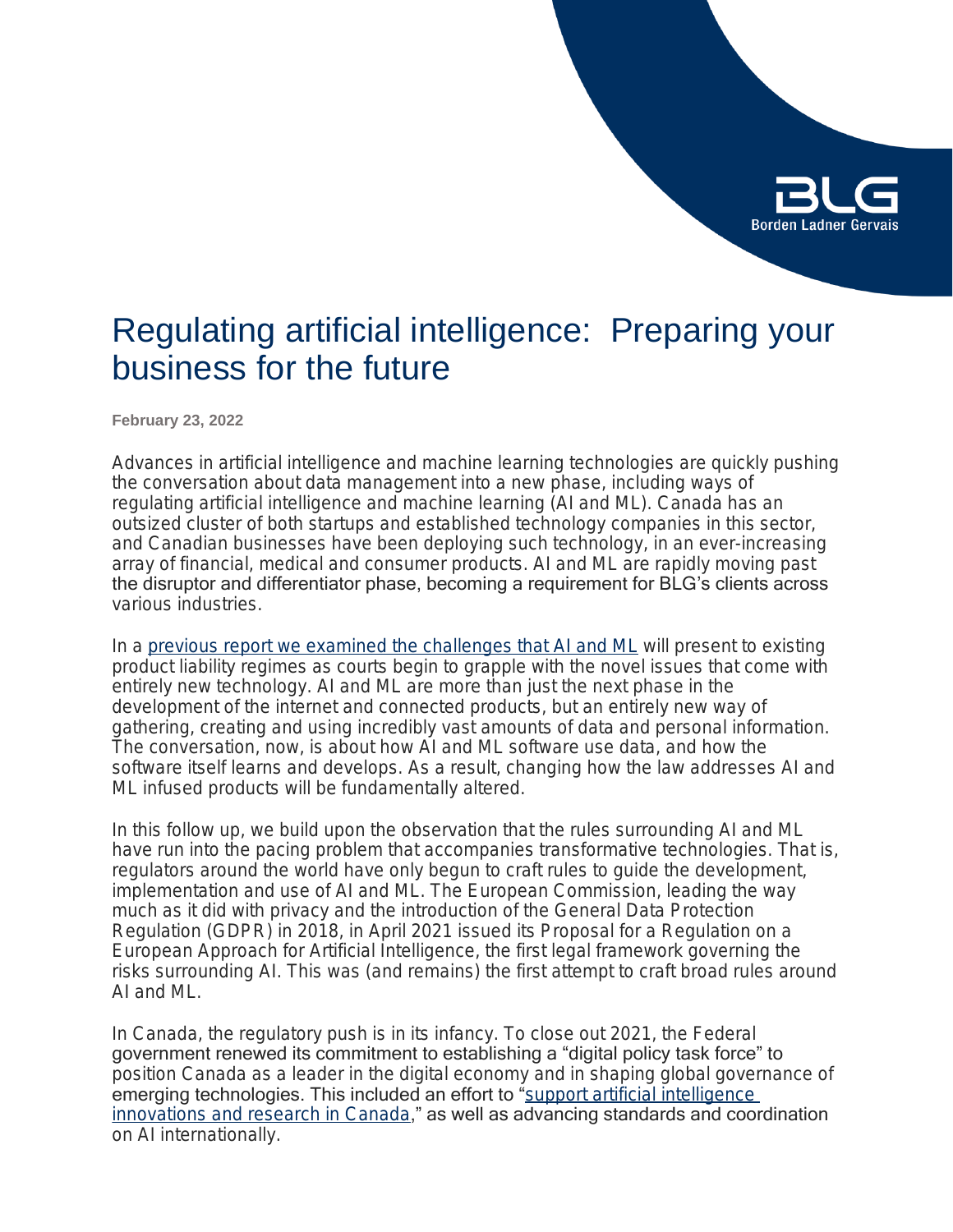Ambitious, certainly, but the coming impact on BLG's clients will be profound. Interestingly, [Mckinsey & Company have noted](https://www.mckinsey.com/business-functions/mckinsey-analytics/our-insights/what-the-draft-european-union-ai-regulations-mean-for-business) that companies seeing the highest return on investments in AI are far more likely to have reported engaging in active risk mitigation. This should not be surprising. In the same research, McKinsey & Company noted that in 2020, only 48 per cent of organizations reported that they recognized regulatory-compliance risks with AI, and even fewer (38 per cent) reported actively working to address those risks. And even a smaller percentage of companies surveyed recognized other risks –reputation, privacy, and fairness – that accompany AI.

### **What you need to know about the EU risk-based proposal for AI regulation**

The EU proposal laid out a framework with the concept of risk as its core principle. There are three risk categories for AI systems:

- 1. Unacceptable;
- 2. High; and
- 3. Limited and Minimal-Risk AI systems.

Those AI systems falling within the category of unacceptable risk – those that pose a clear risk to an individual's security and fundamental rights through the use of subliminal, manipulative or exploitative techniques, real-time remote biometric identification systems in public spaces for law enforcement, or social scoring – would be banned. At the other end, systems that we are already familiar with, such as AI chatbots, video and computer games, and spam filters, along with customer and market segmentation systems will be subject to little oversight beyond requirements for transparency and ensuring users are aware that they are interacting with an AI system. The belief is that these low-risk systems do not carry the same risk to health and safety or EU values.

Those AI systems that fall within the high-risk category would be subject to the strictest requirements, including:

- the implementation of a risk-management system;
- technical documentation and record keeping;
- transparency;
- human oversight;
- cybersecurity;
- data quality;
- post-market monitoring; and
- conformity assessments and reporting obligations.

Users of these high-risk AI systems must also be told about the design of the system, and post-sale systems to ensure ongoing compliance must be implemented. The EU proposal contains several domains in which the use of AI could be considered high-risk:

- i. critical infrastructure;
- ii. education and vocational training;
- iii. employment;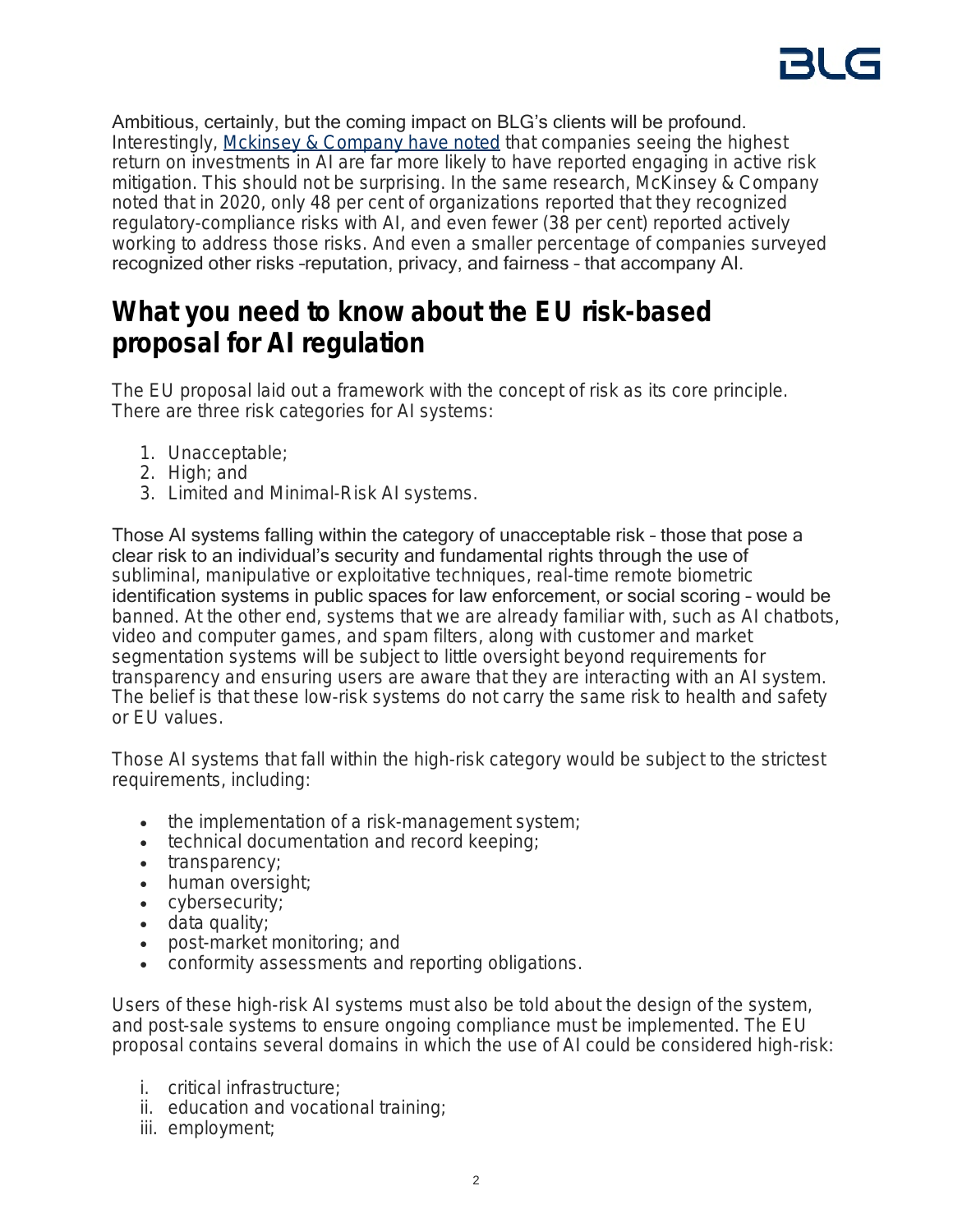- iv. access to and enjoyment of essential private services and public services and benefits;
- v. immigration, asylum and border control management; and
- vi. the administration of justice and democratic processes.

The proposed regulation, much like the GDPR, is extra-territorial: any AI system providing "output" within the EU would be subject to the regulation, no matter where the provider or user is located. Also subject to the regulation would be providers located within the EU or a system on the market in the EU, and AI systems used within the EU.

And, even more than the GDPR, the proposed regulation contemplates fines for the use of prohibited AI systems (those presenting unacceptable risks) of up to €30 million or 6 per cent of annual global revenue (above the maximum fine under the GDPR), with fines of up to €20 million or 4 per cent of annual global revenue for other violations, and a maximum penalty of €10 million or 2 per cent of global revenue for providing incorrect or misleading information to authorities.

## **A tentative U.S. approach?**

Shortly before the official release of the EU proposal, the U.S. Federal Trade Commission published a statement acknowledging its authority under existing law to pursue enforcement actions against organizations that fail to mitigate AI bias or engage in other unfair or harmful actions through the use of AI. It noted that U.S law "prohibits the s[a](https://www.govinfo.gov/content/pkg/FR-2021-03-31/pdf/2021-06607.pdf?utm_campaign=subscription%20mailing%20list&utm_source=federalregister.gov&utm_medium=email)le or use of ... racially biased algorithms." This was proceeded a month earlier by a [request from the largest federal financial regulators](https://www.govinfo.gov/content/pkg/FR-2021-03-31/pdf/2021-06607.pdf?utm_campaign=subscription%20mailing%20list&utm_source=federalregister.gov&utm_medium=email) for information and comment on financial institutions' use of AI and ML.

In May 2021, the U.S. Consumer Product Safety Commission (CPSC), which is charged with protecting consumers from unreasonable risk of injury from products, published its report, *Artificial Intelligence and Machine Learning in Consumer Products*, [recommending a program to identify and analyze the potential hazards associated with](https://www.cpsc.gov/s3fs-public/Artificial%20Intelligence%20and%20Machine%20Learning%20In%20Consumer%20Products.pdf)  [AI and ML in consumer products](https://www.cpsc.gov/s3fs-public/Artificial%20Intelligence%20and%20Machine%20Learning%20In%20Consumer%20Products.pdf). It was a tentative document, which recommended continuing to explore opportunities to develop voluntary consensus standards for AI and ML, and to explore collaborative efforts through stakeholder engagements. The CPSC, with its focus on the safety of consumer products, also proposed to develop the means to screen for and identify AI and ML-capable products. In addition, it developed checklists and tools for investigators and data scientists to collaborate with stakeholders to identify and develop hazards associated with AI; this acknowledged a pre-regulation stage to evaluate AI capabilities to determine if they contribute to hazards in consumer products. The CPSC is looking to establish voluntary consensus standards and to develop a program to evaluate the potential safety impact of AI throughout the design, development and deployment lifecycles of consumer products that use AI.

### **The developing regulatory landscape in Canada and its impact on business**

Canada has no regulatory framework specifically governing AI. To the extent that it exists at all, the governance of AI is highly fragmented, percolating into Canadian legislation primarily through privacy laws. The landscape is also dotted with guidelines,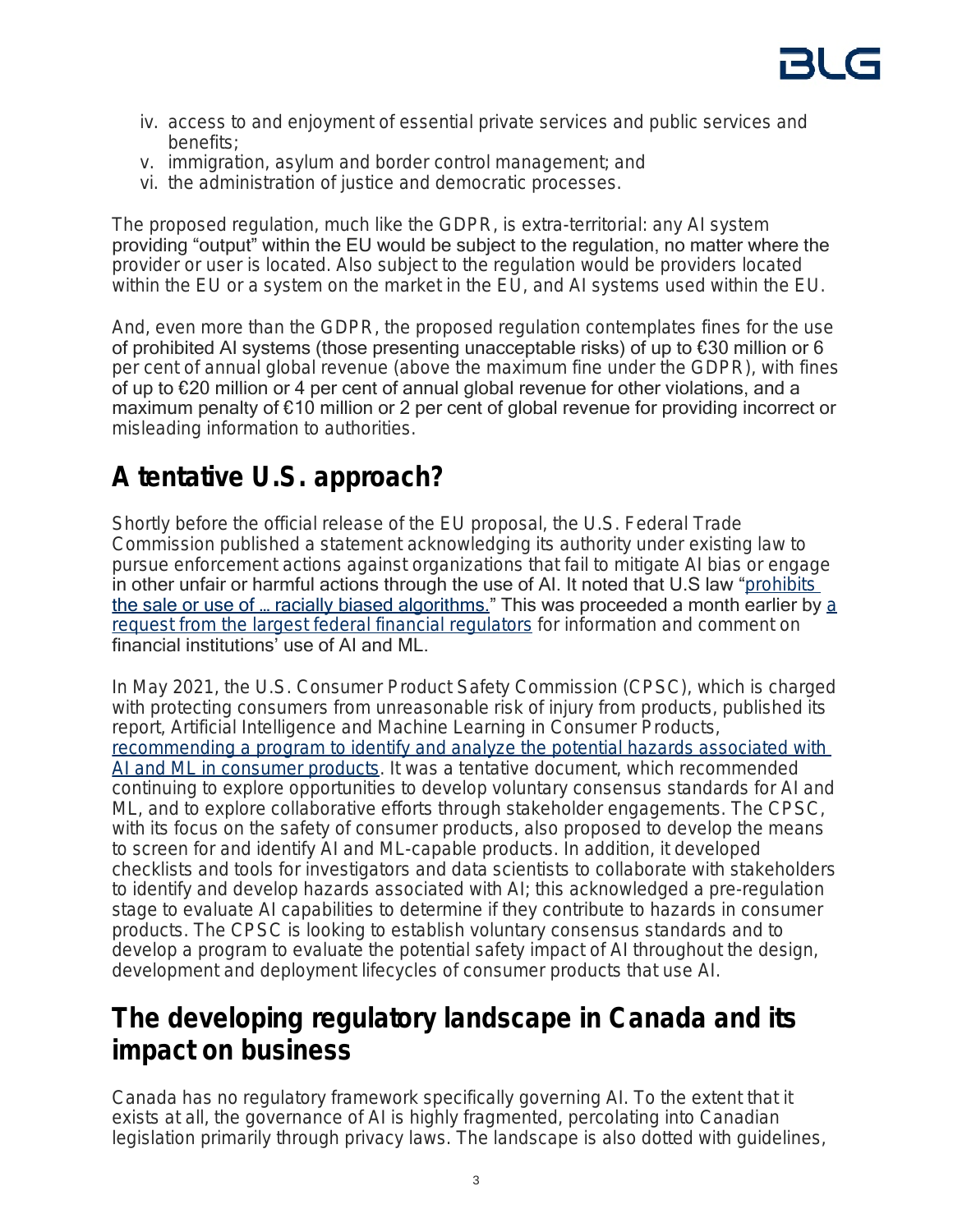directives, declarations, statements and proposals on AI and automated decisionmaking that have been issued by various agencies and other stakeholders at both the federal and provincial levels.

A few of these developments are already creating, or will shortly create, concrete effects.

Federally, the Treasury Board Secretariat issued the Directive on Automated Decision-Making (Directive), which came into effect on April 1, 2020. This Directive governs the use of automated decision systems, which are defined as "any technology that either assists or replaces the judgement of human decision-makers. These systems draw from fields like statistics, linguistics, and computer science, and use techniques such as rules-based systems, regression, predictive analytics, machine learning, deep learning, and neural nets." The Directive reflected the desire to govern the use of AI to make, or assist in making, administrative decisions to improve service delivery. The scope of the Directive is very limited, applying to only a defined class of agencies within the Federal government, and does not apply to AI systems used by provincial governments, municipalities, or provincial agencies such as police services. Importantly, it does not apply to the private sector. That said, various aspects of the Directive, such as the requirement to undertake algorithmic impact assessments in relation to the deployment of AI technologies, may foreshadow the direction that private sector regulations will ultimately take.

At the provincial level, Québec's Bill 64, received assent on September 22, 2021, has introduced significant changes to Québec private sector and public sector privacy law. Bill 64 does not refer to AI or ML technologies directly, instead borrowing the EU GDPR's broader "automated processing" terminology. As a result of Bill 64's reforms, as of September 22, 2023, organizations must inform an individual when their personal information is used to render a decision based exclusively on an automated processing of such information. Organizations must also, at an individual's request, inform them about:

- a. the personal information used to render the decision;
- b. the reasons and the principal factors and parameters that led to the decision; and
- c. the right of the individual to have the personal information used to render the decision corrected.

Organizations must also provide the individual with an opportunity to submit observations to a member of the organization who is in a position to review the decision.

These developments are merely the opening act for what we can expect over the next few years.

At the federal level, we can expect legislative reforms to address AI and ML, at the very least through changes in privacy laws. In 2020, the federal government introduced Bill C-11 the *Digital Charter Implementation Act,* 2020, which aimed to strengthen privacy protections for Canadians in the digital age. The proposed legislation sought to create new transparency requirements over the use of personal information, requiring organizations that use AI to provide, in plain language, a general account of the use of such a system to make predictions, recommendations or decisions about individuals that could have significant impacts on them. Bill C-11 died on the order paper with the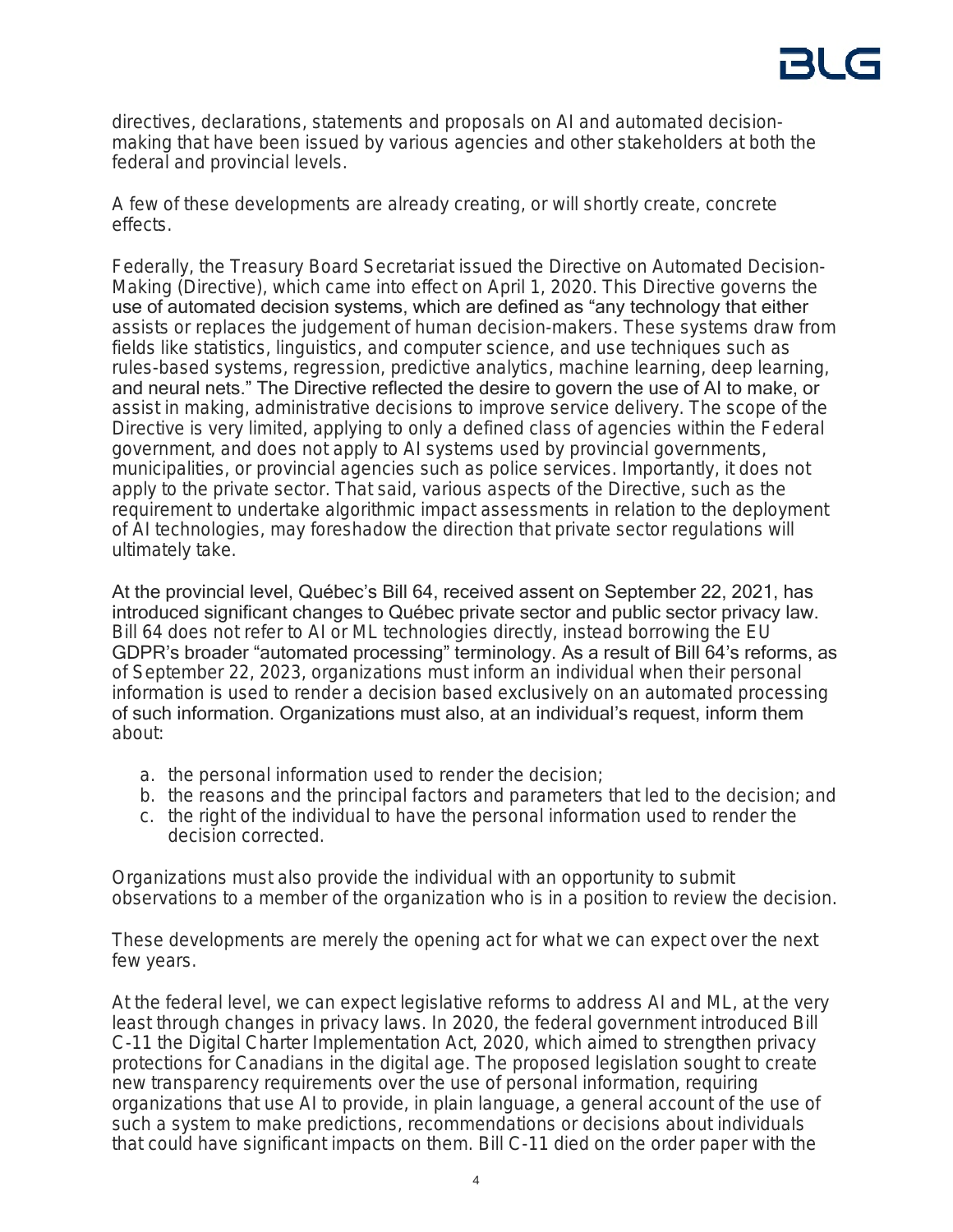

dissolution of the last parliament prior to the federal election, but we can expect it to be resurrected in some form in the near term.

Ontario, although it concluded a consultative process throughout 2021 in order to develop a "trustworthy" AI framework, has not yet passed any specific regulations; nor have any other provincial governments apart from Québec.

This does not mean that AI and ML systems and processes currently employed by the private sector escape scrutiny altogether. Similar to the U.S., the *Canada Consumer Product Safety Act* (CCPSA) applies to manufacturers of products incorporating AI and ML systems and processes. For example, the CCPSA, which applies to all "consumer products," is meant to address and prevent "dangers to human health or safety that are posed by consumer products in Canada." But this focus on health and safety does not reflect the full scope of AI's potential effects, leaving much uncovered.

## **The future of AI and ML**

In Canada, we can expect a further regulatory push in the near future, as it is clear that regulators around the world are looking to shape the development and use of AI and ML systems and processes. The GDPR has led to a wave of privacy law reform throughout the world, including Canada, and it would be reasonable to expect that the EU's proposals for AI regulation will exert a similar influence on the international development of rules to govern AI.

Given the interconnected nature of modern information technology systems, as with privacy laws we can expect future domestic AI regulatory frameworks to have extraterritorial effect, and in consequence there will be a strong motivation towards global harmonization. Early signals of international cooperation on these matters is already surfacing in some quarters. For example, Health Canada, jointly with the U.S. Food and Drug Administration (FDA) and the U.K.'s Medicines and Healthcare Products Regulatory Agency (MHPA), identified 10 guiding principles to inform the development of AI and ML infused medical devices. The principles focused on providing a foundation for best practices. Moreover, in September 2021, representatives from both sides of the [U.S.-EU Trade and Technology Council met](https://ec.europa.eu/commission/presscorner/detail/en/STATEMENT_21_4951.) for the first time to discuss co-ordination of "key global technology." This included a discussion of AI systems. In its public statement on AI Systems, the Council expressed its "willingness and intention to develop and implement AI systems that are innovative and trustworthy and that respect universal human rights and shared democratic values." As for cooperative regulatory action, the Council indicated that "policy and regulatory measures should be based on, and proportionate to the risks posed by the different uses of AI" and committed itself to "a risk-based regulatory framework for AI."

## **Key takeaways for your business**

Canadian businesses utilizing AI and ML in their products and services should pay close attention to global legislative and regulatory developments in this area, as the impact of these developments on the direction taken by Canadian legislators and regulators is likely to be significant. In developing AI and ML systems and processes, in order to future-proof your operations, consider implementing a risk-management program that commits to undertake the following steps: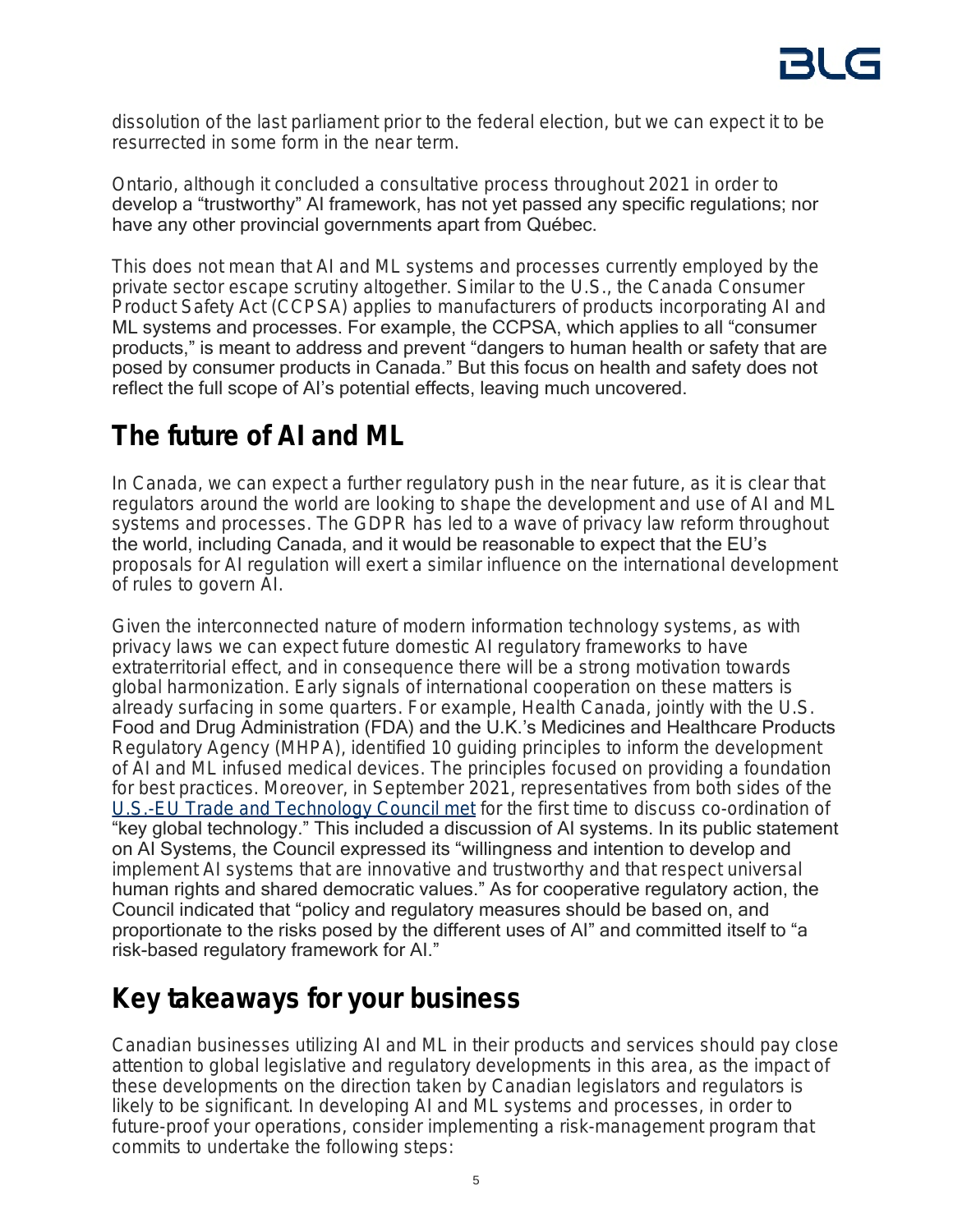

- 1. conduct a review and inventory of all AI systems and processes used by your organization;
- 2. conduct algorithmic impact assessments in order to determine the risk (and level of risk) associated with each AI system and process, and document how each risk was addressed, mitigated or resolved);
- 3. consider what new tools and processes your company will require to give effect to those mitigations or resolutions – from ensuring material human intervention in certain decisions to diagnosing bias in ML training data sets and output;
- 4. to the extent possible, create clear explanations of what your AI systems and processes do, with what information, in order to be able to explain the decisions rendered by your AI systems to affected individuals;
- 5. (re)consider existing agreements and contracts to address complex issues of data ownership, usage and modelling, and learning algorithms in order to asses and allocation the costs and liability in unwanted scenarios; and
- 6. enact AI and ML and data governance programs across your business to write rules ensuring its explainability, reliability, fairness, transparency, interpretability, and trustworthiness.

The bottom line: be proactive and prepared for future AI and ML regulations in Canada. Expect and anticipate regulatory alignment across the world, as governments look to harmonize the economic impact and benefits of AI.

By:

[George R. Wray,](https://www.blg.com/en/people/w/wray-george) [Laura Day](https://www.blg.com/en/people/d/day-laura), [Max Jarvie](https://www.blg.com/en/people/j/jarvie-max)

Services:

[Disputes,](https://www.blg.com/en/services/practice-areas/disputes) [Product Liability](https://www.blg.com/en/services/practice-areas/disputes/product-liability), [Technology,](https://www.blg.com/en/services/industries/technology) [Artificial Intelligence](https://www.blg.com/en/services/industries/technology/artificial-intelligence)

### **BLG | Canada's Law Firm**

As the largest, truly full-service Canadian law firm, Borden Ladner Gervais LLP (BLG) delivers practical legal advice for domestic and international clients across more practices and industries than any Canadian firm. With over 725 lawyers, intellectual property agents and other professionals, BLG serves the legal needs of businesses and institutions across Canada and beyond – from M&A and capital markets, to disputes, financing, and trademark & patent registration.

#### **[blg.com](http://www.blg.com)**

#### **BLG Offices**

#### **Calgary**

Centennial Place, East Tower 520 3rd Avenue S.W. Calgary, AB, Canada T2P 0R3 T 403.232.9500

F 403.266.1395

#### **Ottawa**

World Exchange Plaza 100 Queen Street Ottawa, ON, Canada K1P 1J9 T 613.237.5160 F 613.230.8842

#### **Vancouver**

1200 Waterfront Centre 200 Burrard Street Vancouver, BC, Canada V7X 1T2 T 604.687.5744 F 604.687.1415